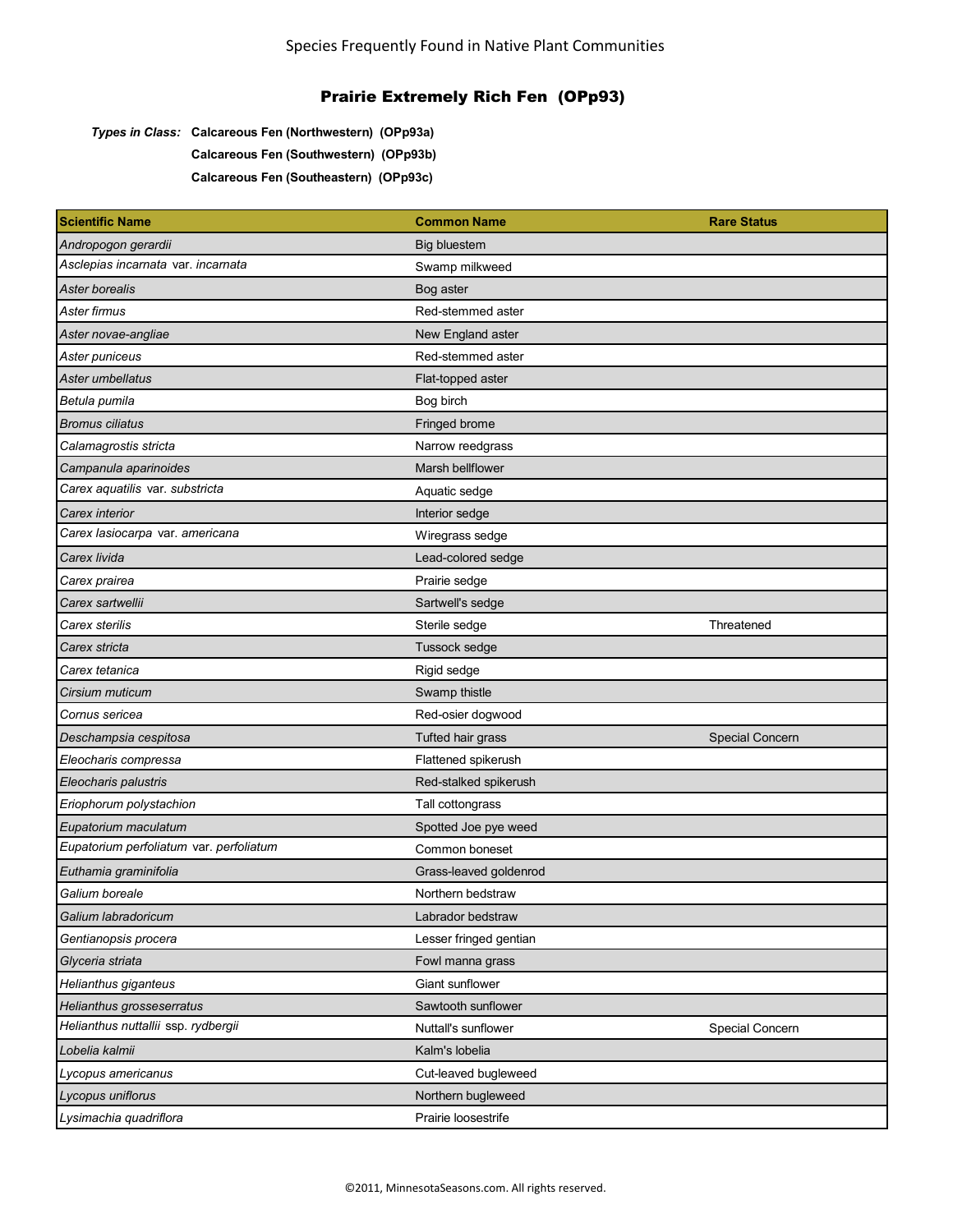| Muhlenbergia glomerata                | Clustered muhly grass             |
|---------------------------------------|-----------------------------------|
| Muhlenbergia richardsonis             | Mat muhly grass                   |
| Parnassia glauca                      | American grass-of-Parnassus       |
| Parnassia palustris                   | Marsh grass-of-Parnassus          |
| Pedicularis lanceolata                | Swamp lousewort                   |
| Potentilla fruticosa                  | Shrubby cinquefoil                |
| Pycnanthemum virginianum              | Virginia mountain mint            |
| Rhynchospora capillacea               | Hair-like beak rush<br>Threatened |
| Rubus pubescens                       | Dwarf raspberry                   |
| Salix bebbiana                        | Bebb's willow                     |
| Salix candida                         | Sage-leaved willow                |
| Salix discolor                        | Pussy willow                      |
| Salix petiolaris                      | Slender willow                    |
| Salix serissima                       | Autumn willow                     |
| Scirpus acutus                        | Hardstem bulrush                  |
| Scirpus cespitosus                    | Tufted bulrush                    |
| Scirpus heterochaetus                 | Slender bulrush                   |
| Scirpus pungens                       | Three-square bulrush              |
| Senecio aureus                        | Golden ragwort                    |
| Senecio pseudaureus var. semicordatus | Western heart-leaved groundsel    |
| Solidago canadensis                   | Canada goldenrod                  |
| Solidago gigantea                     | Giant goldenrod                   |
| Solidago riddellii                    | Riddell's goldenrod               |
| Thalictrum dasycarpum                 | Tall meadow-rue                   |
| Tofieldia glutinosa var. glutinosa    | Sticky false asphodel             |
| Triglochin maritima                   | Seaside arrowgrass                |
| Triglochin palustris                  | Marsh arrowgrass                  |
| Typha latifolia                       | Broad-leaved cattail              |
| Viola nephrophylla                    | Northern bog violet               |
| Zizia aurea                           | Golden alexanders                 |

Source: Minnesota Department of Natural Resources (2005). Field Guide to the Native Plant Communities of Minnesota: The Prairie Parkland and Tallgrass Aspen Parklands Provinces. Ecological Land Classification Program, Minnesota County Biological Survey, and Natural Heritage and Nongame Research Program. MNDNR St. Paul, MN.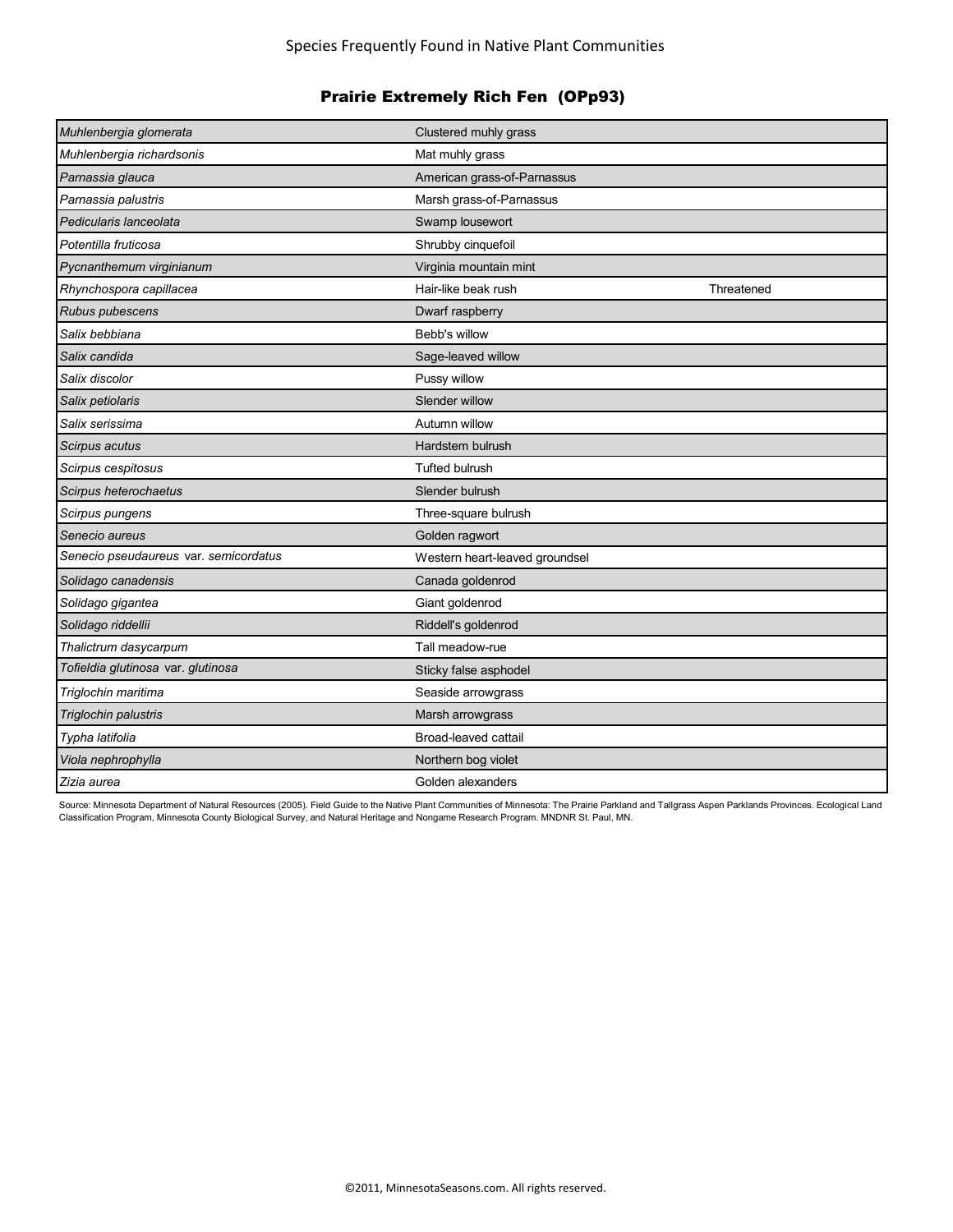## **Calcareous Fen (Northwestern) (OPp93a)**

| <b>Scientific Name</b>             | <b>Common Name</b>       | <b>Rare Status</b> |
|------------------------------------|--------------------------|--------------------|
| Betula pumila                      | Bog birch                |                    |
| Carex limosa                       | Candle-lantern sedge     |                    |
| Carex livida                       | Lead-colored sedge       |                    |
| Parnassia palustris                | Marsh grass-of-Parnassus |                    |
| Potentilla fruticosa               | Shrubby cinquefoil       |                    |
| Salix candida                      | Sage-leaved willow       |                    |
| Scirpus cespitosus                 | Tufted bulrush           |                    |
| Tofieldia glutinosa var. glutinosa | Sticky false asphodel    |                    |

Source: Minnesota Department of Natural Resources (2005). Field Guide to the Native Plant Communities of Minnesota: The Eastern Broadleaf Forest Province. Ecological Land Classification Program, Minnesota County Biological Survey, and Natural Heritage and Nongame Research Program. MNDNR St. Paul, MN.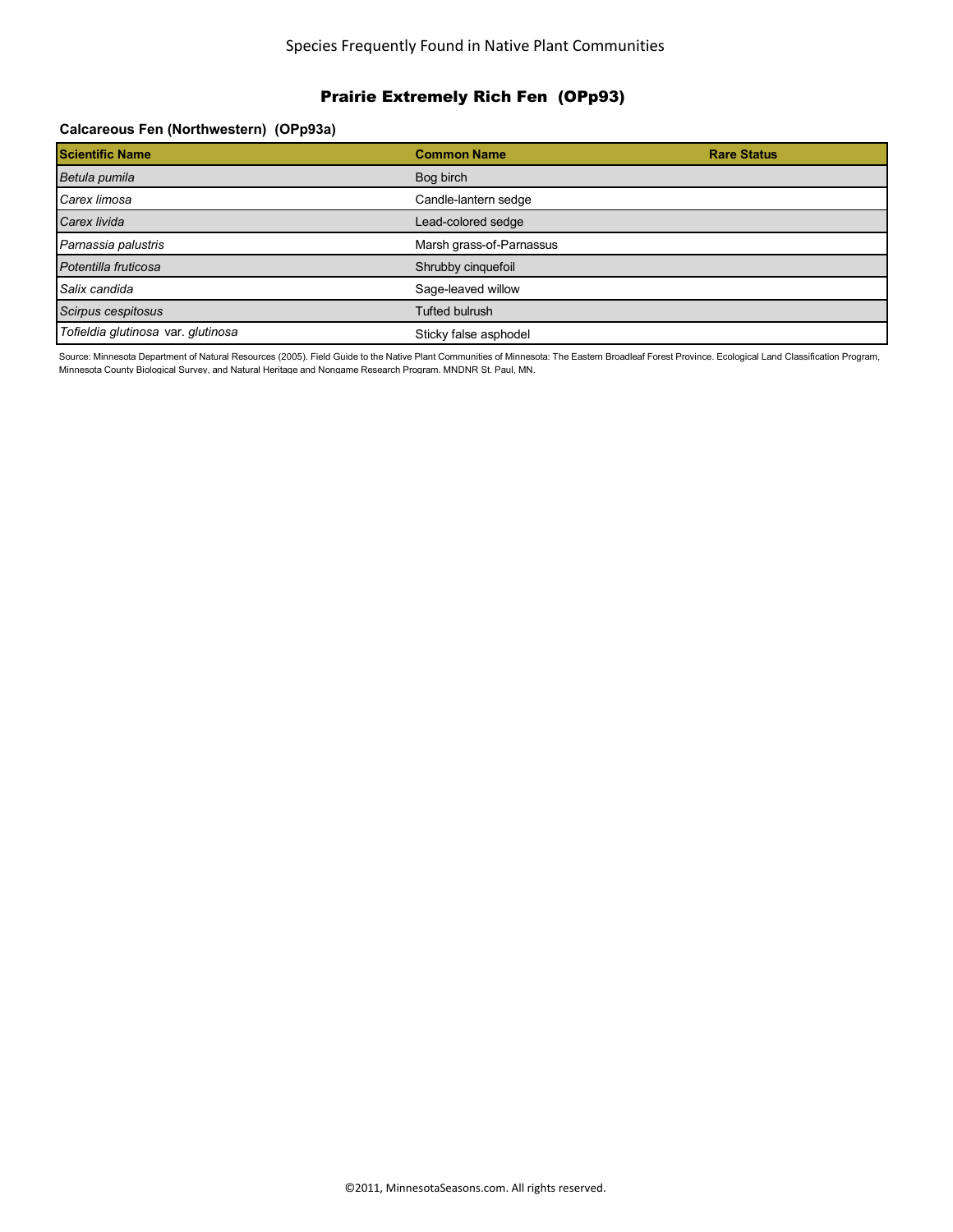## **Calcareous Fen (Southwestern) (OPp93b)**

| <b>Scientific Name</b>  | <b>Common Name</b>   | <b>Rare Status</b> |
|-------------------------|----------------------|--------------------|
| Cornus sericea          | Red-osier dogwood    |                    |
| Rhynchospora capillacea | Hair-like beak rush  | Threatened         |
| Scirpus pungens         | Three-square bulrush |                    |
| Triglochin maritima     | Seaside arrowgrass   |                    |

Source: Minnesota Department of Natural Resources (2005). Field Guide to the Native Plant Communities of Minnesota: The Eastern Broadleaf Forest Province. Ecological Land Classification Program, Minnesota County Biological Survey, and Natural Heritage and Nongame Research Program. MNDNR St. Paul, MN.